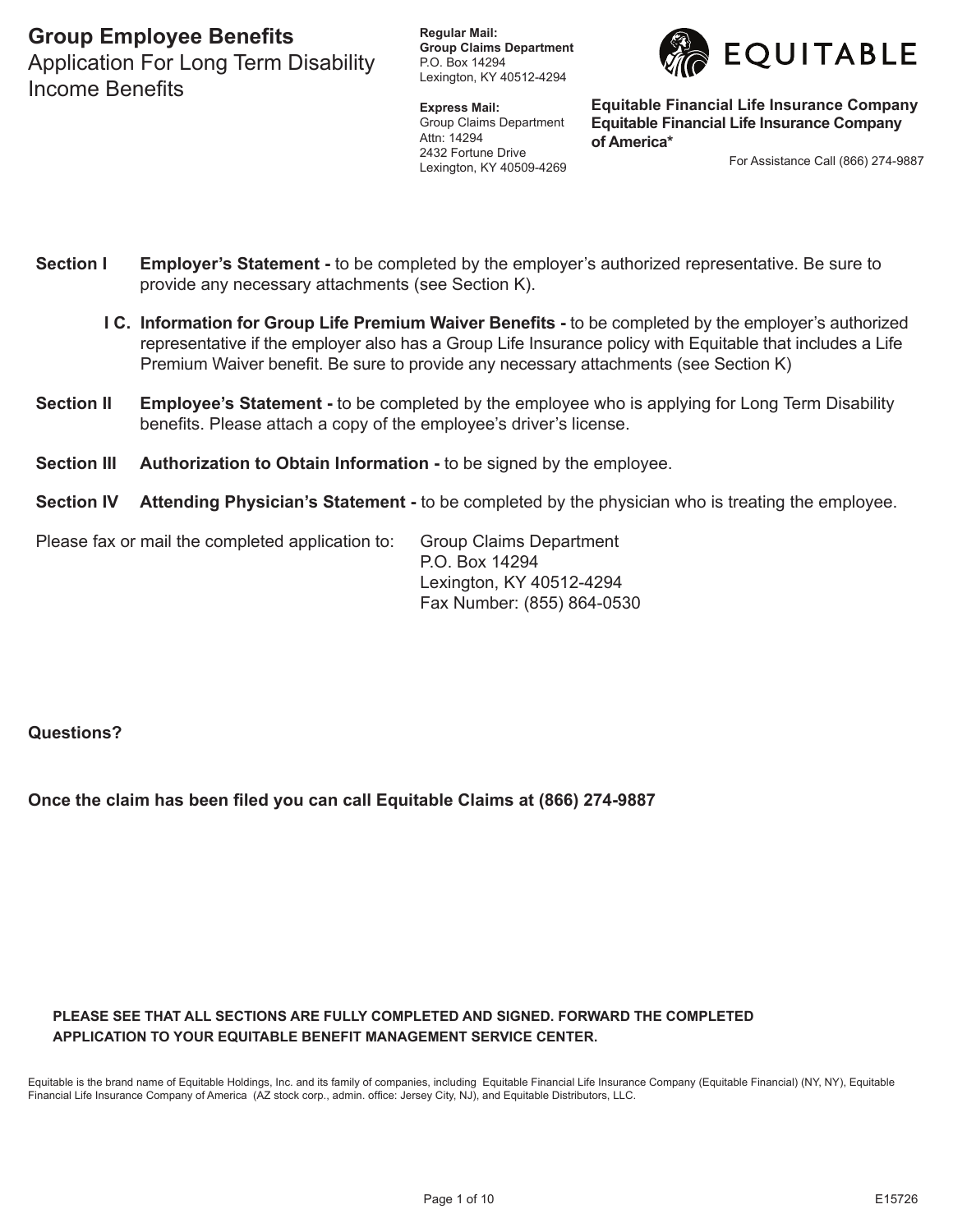### **Fax or mail the completed application to: Group Claims Department P.O. Box 14294 Lexington, KY.40512-4294 Fax Number: (855) 864-0530**

# **Equitable Financial Life Insurance Company Equitable Financial Life Insurance Company of America\* APPLICATION FOR LONG TERM DISABILITY INCOME BENEFITS**

**Section I - Employer's Section - To be Completed by the Employer**

| This claim is for (Employee's Name):                                                                                                                                                                                                                                                                                  |                                                                                           |                                                                                        |                   | Social Security Number:                                                 | Date of Birth:                                         |  |  |  |
|-----------------------------------------------------------------------------------------------------------------------------------------------------------------------------------------------------------------------------------------------------------------------------------------------------------------------|-------------------------------------------------------------------------------------------|----------------------------------------------------------------------------------------|-------------------|-------------------------------------------------------------------------|--------------------------------------------------------|--|--|--|
| Employee's Address: (Street, City, State, Zip)                                                                                                                                                                                                                                                                        |                                                                                           |                                                                                        | Telephone Number: |                                                                         |                                                        |  |  |  |
| A. Information About the Employer                                                                                                                                                                                                                                                                                     |                                                                                           |                                                                                        |                   |                                                                         |                                                        |  |  |  |
| Company's Name:                                                                                                                                                                                                                                                                                                       |                                                                                           |                                                                                        |                   |                                                                         | Group Policy Number:                                   |  |  |  |
| Address: (Street, City, State, Zip)                                                                                                                                                                                                                                                                                   |                                                                                           |                                                                                        |                   | Telephone Number:                                                       | Fax Number:                                            |  |  |  |
| Name and address of division where employee works: (if different from above)                                                                                                                                                                                                                                          |                                                                                           |                                                                                        |                   | Class:                                                                  | Location:                                              |  |  |  |
| <b>B. Information About the Employee</b>                                                                                                                                                                                                                                                                              |                                                                                           |                                                                                        |                   |                                                                         |                                                        |  |  |  |
| Date employee was hired:                                                                                                                                                                                                                                                                                              | Date employee became insured under this plan:                                             |                                                                                        |                   | hours per week.                                                         | What was the employee's regularly scheduled work week? |  |  |  |
| Was the employee's LTD insurance issued on the basis of a Personal Health Statement?                                                                                                                                                                                                                                  |                                                                                           |                                                                                        |                   | Nes In No If "Yes," attach copy.                                        |                                                        |  |  |  |
| Was the employee insured under your prior LTD policy? $\Box$ Yes $\Box$ No<br>From<br>Through<br>Reason:                                                                                                                                                                                                              |                                                                                           | Has the employee been terminated? $\vert$ Yes $\vert$ No If "Yes," date.               |                   | If "Yes," please provide the inclusive date of coverage.                |                                                        |  |  |  |
| Was the employee on Qualified Family Leave when disability began?<br>Did LTD insurance continue while on Family Leave?<br>Date Qualified Family Leave started:                                                                                                                                                        |                                                                                           |                                                                                        | Yes<br>Yes        | No <sub>1</sub><br>If Yes, name of union and local number:<br><b>No</b> | Is the employee a union member? $\Box$ Yes $\Box$ No   |  |  |  |
| C. Information for Group Life Premium Waiver Benefits                                                                                                                                                                                                                                                                 |                                                                                           |                                                                                        |                   |                                                                         |                                                        |  |  |  |
| Does the employee also have Group Life Insurance coverage with Equitable?<br>Basic Amount \$<br>Effective Date of Group Life Insurance coverage:                                                                                                                                                                      | Supplemental Amount \$                                                                    |                                                                                        | l Yes             | Dependent Amount \$                                                     | No If "Yes," provide the following information:        |  |  |  |
| D. Information Needed for Withholding and Reporting Taxes                                                                                                                                                                                                                                                             |                                                                                           |                                                                                        |                   |                                                                         |                                                        |  |  |  |
| What percentage of this employee's LTD benefits is taxable?<br>What percentage, if any, do you contribute towards the cost of the LTD premium?<br>Does the employee contribute towards the cost of the LTD premium?<br>If "Yes," is it on a $\Box$ Pre or $\Box$ Post Tax basis?                                      |                                                                                           |                                                                                        | $\%$ .<br>Yes     | $\frac{0}{0}$<br>l No                                                   |                                                        |  |  |  |
| <b>E. Information About the Claim</b>                                                                                                                                                                                                                                                                                 |                                                                                           |                                                                                        |                   |                                                                         |                                                        |  |  |  |
| Were there any changes to the employee's job responsibilities due to the disabling condition before the employee became totally<br>disabled?<br>Yes                                                                                                                                                                   | $\nabla$ No If "Yes," what were the changes, and when were they made?                     |                                                                                        |                   |                                                                         |                                                        |  |  |  |
| What was the employee's permanent job on his or her last day at work?                                                                                                                                                                                                                                                 |                                                                                           |                                                                                        |                   | How long has the employee been in this job?                             |                                                        |  |  |  |
| Why did employee stop working?                                                                                                                                                                                                                                                                                        |                                                                                           |                                                                                        |                   | Is the employee's condition work related?<br>Yes<br>No                  |                                                        |  |  |  |
| Last day employee actually worked:                                                                                                                                                                                                                                                                                    |                                                                                           | On that day, did the employee work a full day?<br>If "No," how many hours were worked? |                   | Yes                                                                     | No                                                     |  |  |  |
| Has a claim been filed with Workers' Compensation?<br>If "Yes," send initial report of illness or injury and award notice.                                                                                                                                                                                            |                                                                                           | No<br>Yes                                                                              | Full time?        | Date employee is expected/did return to work:<br>$ $ No<br>Yes          |                                                        |  |  |  |
| Name and address of your worker's compensation carrier                                                                                                                                                                                                                                                                |                                                                                           |                                                                                        |                   |                                                                         |                                                        |  |  |  |
| F. Information About Your Pension Plan (Do not complete for maternity claim.)                                                                                                                                                                                                                                         |                                                                                           |                                                                                        |                   |                                                                         |                                                        |  |  |  |
| No If "Yes," what type? (Check as many as applicable)<br>Do you have a pension plan?<br>Yes<br>Defined benefit $\Box$ 401 K $\Box$ Other (specify)<br>Defined contribution<br><b>Profit Sharing</b>                                                                                                                   |                                                                                           |                                                                                        |                   |                                                                         |                                                        |  |  |  |
| Is the employee eligible for your pension plan?<br>If "No," why?                                                                                                                                                                                                                                                      |                                                                                           | Yes<br>  No                                                                            |                   | If eligible, does the employee participate? $\Box$ Yes<br>If "No," why? | l No                                                   |  |  |  |
|                                                                                                                                                                                                                                                                                                                       | If the employee is participating, when is he or she eligible for benefits under the plan? |                                                                                        |                   |                                                                         |                                                        |  |  |  |
| At what point does the employee qualify for a full pension?<br>Is there a Disability Retirement Option available to this employee?                                                                                                                                                                                    |                                                                                           |                                                                                        | Yes               | No                                                                      |                                                        |  |  |  |
| Equitable is the brand name of Equitable Holdings, Inc. and its family of companies, including Equitable Financial Life Insurance Company (Equitable Financial) (NY, NY), Equitable<br>Financial Life Insurance Company of America (AZ stock corp., admin. office: Jersey City, NJ), and Equitable Distributors, LLC. |                                                                                           | Page 2 of 10                                                                           |                   |                                                                         | E15726                                                 |  |  |  |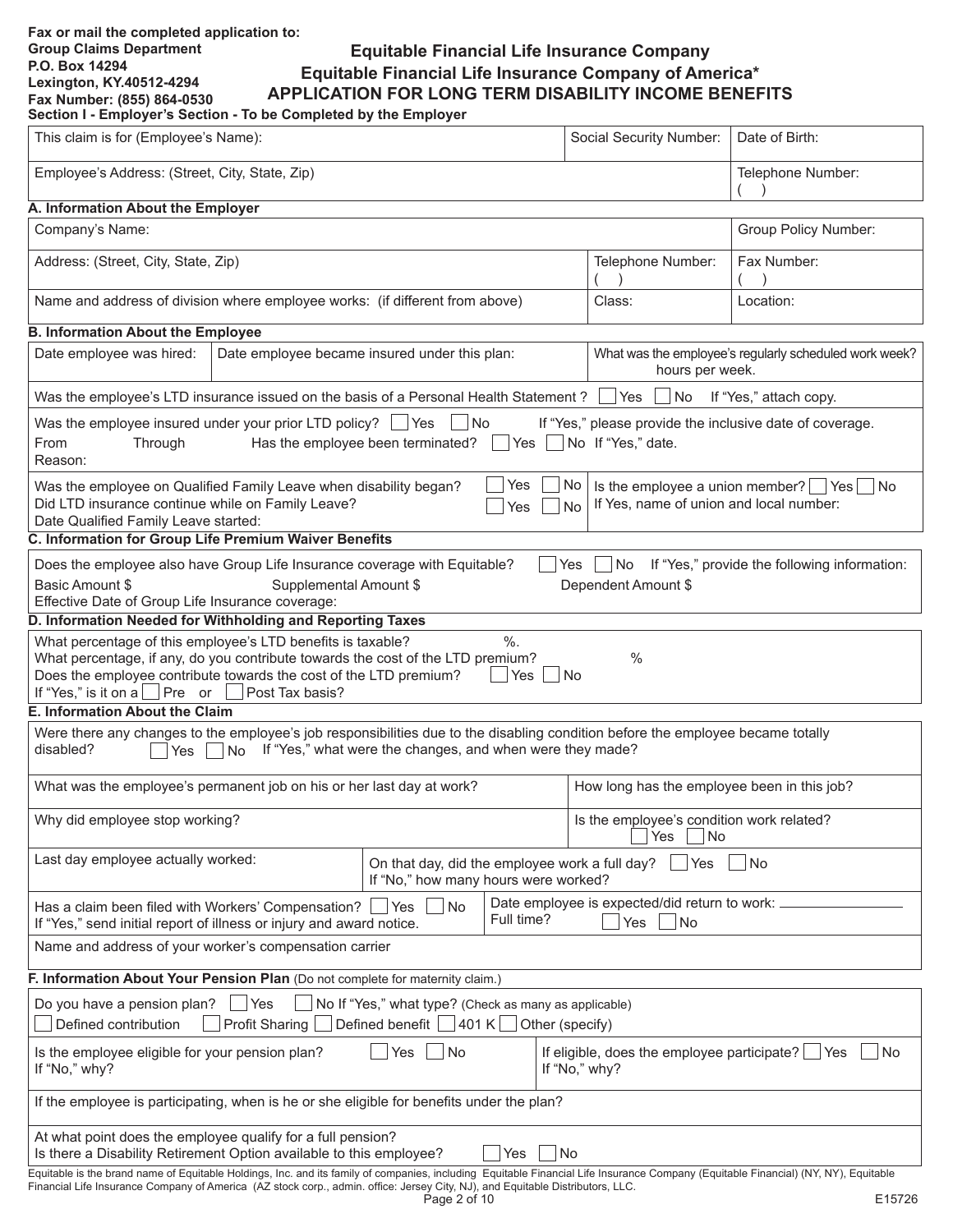| Does your company have a rehire or return-to-work policy for disabled employees?<br>What is the name and title of the manager we should contact if we identify a rehabilitation or return-to-work option?                                                                                                                                                                                                                                                                                         | l Yes<br><b>No</b>                       |
|---------------------------------------------------------------------------------------------------------------------------------------------------------------------------------------------------------------------------------------------------------------------------------------------------------------------------------------------------------------------------------------------------------------------------------------------------------------------------------------------------|------------------------------------------|
| H. Information About the Employee's Salary                                                                                                                                                                                                                                                                                                                                                                                                                                                        |                                          |
| Basic Salary or wage immediately prior to cessation of work because of disability: (exclude bonuses, overtime, pay, etc.)<br>Annually<br>Monthly<br>Bi-Weekly<br>Weekly<br>\$                                                                                                                                                                                                                                                                                                                     | Hourly<br>Number of Hours/Week:          |
| Is this employee eligible for salary continuation or Sick Pay?<br>Yes<br>No If "Yes," what is the bi-weekly amount? \$                                                                                                                                                                                                                                                                                                                                                                            | When do benefits begin?<br>End?          |
| Did the employee file for Short Term or State Disability benefits?<br>No If "Yes," what is the weekly amount?<br>Yes<br>-\$                                                                                                                                                                                                                                                                                                                                                                       | When do benefits begin?<br>End?          |
| List any other sources of income to which the employee is entitled as a result of this disability:                                                                                                                                                                                                                                                                                                                                                                                                |                                          |
| I. Information About the Physical Aspects of the Employee's Job                                                                                                                                                                                                                                                                                                                                                                                                                                   |                                          |
| Check the items below that relate to the employee's job and complete the information requested. Use these definitions for the frequency of<br>occurrence: Not Applicable means the person does not perform this activity.<br><b>Occasionally</b> means the person does the activity up to 33% of the time.<br>Frequently means the person does the activity 34% to 66% of the time.<br>Continuously means the person does the activity 67% to 100% of the time.<br><b>Frequency of Occurrence</b> |                                          |
| <b>Occasionally</b><br><b>Activity</b><br>N/A                                                                                                                                                                                                                                                                                                                                                                                                                                                     | <b>Continuously</b><br><b>Frequently</b> |
| Standing                                                                                                                                                                                                                                                                                                                                                                                                                                                                                          |                                          |
| Walking                                                                                                                                                                                                                                                                                                                                                                                                                                                                                           |                                          |
| Sitting                                                                                                                                                                                                                                                                                                                                                                                                                                                                                           |                                          |
| Balancing                                                                                                                                                                                                                                                                                                                                                                                                                                                                                         |                                          |
|                                                                                                                                                                                                                                                                                                                                                                                                                                                                                                   |                                          |
| Stooping                                                                                                                                                                                                                                                                                                                                                                                                                                                                                          |                                          |
| Kneeling                                                                                                                                                                                                                                                                                                                                                                                                                                                                                          |                                          |
| Crouching                                                                                                                                                                                                                                                                                                                                                                                                                                                                                         |                                          |
| Crawling                                                                                                                                                                                                                                                                                                                                                                                                                                                                                          |                                          |
| Reaching/working overhead                                                                                                                                                                                                                                                                                                                                                                                                                                                                         |                                          |
| Keyboard Use/Repetitive Hand Motion                                                                                                                                                                                                                                                                                                                                                                                                                                                               |                                          |
| Climbing                                                                                                                                                                                                                                                                                                                                                                                                                                                                                          |                                          |
|                                                                                                                                                                                                                                                                                                                                                                                                                                                                                                   |                                          |
| <b>Activity</b><br><b>Description</b>                                                                                                                                                                                                                                                                                                                                                                                                                                                             | <b>Frequency</b><br>Weight               |
|                                                                                                                                                                                                                                                                                                                                                                                                                                                                                                   | lbs.                                     |
|                                                                                                                                                                                                                                                                                                                                                                                                                                                                                                   | . Ibs.                                   |
| <u>and the control of the control of the control of the control of the control of the control of the control of</u><br>Lifting                                                                                                                                                                                                                                                                                                                                                                    | lbs.                                     |
| Carrying $\equiv$                                                                                                                                                                                                                                                                                                                                                                                                                                                                                 |                                          |
|                                                                                                                                                                                                                                                                                                                                                                                                                                                                                                   | lbs.                                     |
|                                                                                                                                                                                                                                                                                                                                                                                                                                                                                                   |                                          |
| Can the job be performed by alternating sitting and standing? $\Box$ Yes<br>  No                                                                                                                                                                                                                                                                                                                                                                                                                  |                                          |
| What are the major tasks requiring the use of one or both hands? Indicate the percentage of the employee's workday that is spent                                                                                                                                                                                                                                                                                                                                                                  |                                          |
| on each of these tasks.                                                                                                                                                                                                                                                                                                                                                                                                                                                                           |                                          |
|                                                                                                                                                                                                                                                                                                                                                                                                                                                                                                   | $\frac{0}{2}$                            |
|                                                                                                                                                                                                                                                                                                                                                                                                                                                                                                   | .%                                       |
|                                                                                                                                                                                                                                                                                                                                                                                                                                                                                                   | $\frac{0}{0}$                            |
|                                                                                                                                                                                                                                                                                                                                                                                                                                                                                                   |                                          |
| J. Information About the Job as it Relates to the Disability                                                                                                                                                                                                                                                                                                                                                                                                                                      |                                          |
| Can the job be modified to accommodate the disability either temporarily or permanently? $\Box$ Yes $\Box$ No If "Yes," explain:                                                                                                                                                                                                                                                                                                                                                                  |                                          |
| Is it possible to offer the employee assistance in doing the job? (e.g., through the use of technology or personal assistance)<br>Yes   No If "Yes," explain:                                                                                                                                                                                                                                                                                                                                     |                                          |
|                                                                                                                                                                                                                                                                                                                                                                                                                                                                                                   |                                          |
| K. Required Attachments and Signature                                                                                                                                                                                                                                                                                                                                                                                                                                                             |                                          |
| Please attach a copy of the employee's job description.                                                                                                                                                                                                                                                                                                                                                                                                                                           |                                          |
| If the employee contributes to the premiums for LTD or Group Life Insurance coverage, attach a copy of the enrollment form and/or copies of the                                                                                                                                                                                                                                                                                                                                                   |                                          |
| last two Flexible Benefits Election forms.                                                                                                                                                                                                                                                                                                                                                                                                                                                        |                                          |
| If salary is based on a W-2, K-1, 1099, or a similar document, attach a copy of the document.                                                                                                                                                                                                                                                                                                                                                                                                     |                                          |
| If you have medical information from the employee's file relating to this disability, please attach copies.                                                                                                                                                                                                                                                                                                                                                                                       |                                          |
| If a Workers' Compensation claim is filed, send initial report of injury or illness and award notice.                                                                                                                                                                                                                                                                                                                                                                                             |                                          |
| Please verify if the employee qualifies for any other group benefits through Equitable and submit the claim accordingly.                                                                                                                                                                                                                                                                                                                                                                          |                                          |
| Name of person completing this form (if this claim is approved for disability benefits, the benefit check will be sent to th employee with a copy to                                                                                                                                                                                                                                                                                                                                              |                                          |
|                                                                                                                                                                                                                                                                                                                                                                                                                                                                                                   |                                          |
| Name (Please print or type)                                                                                                                                                                                                                                                                                                                                                                                                                                                                       | Title                                    |
| you).<br>Signature                                                                                                                                                                                                                                                                                                                                                                                                                                                                                | Date                                     |

Financial Life Insurance Company of America (AZ stock corp., admin. office: Jersey City, NJ), and Equitable Distributors, LLC.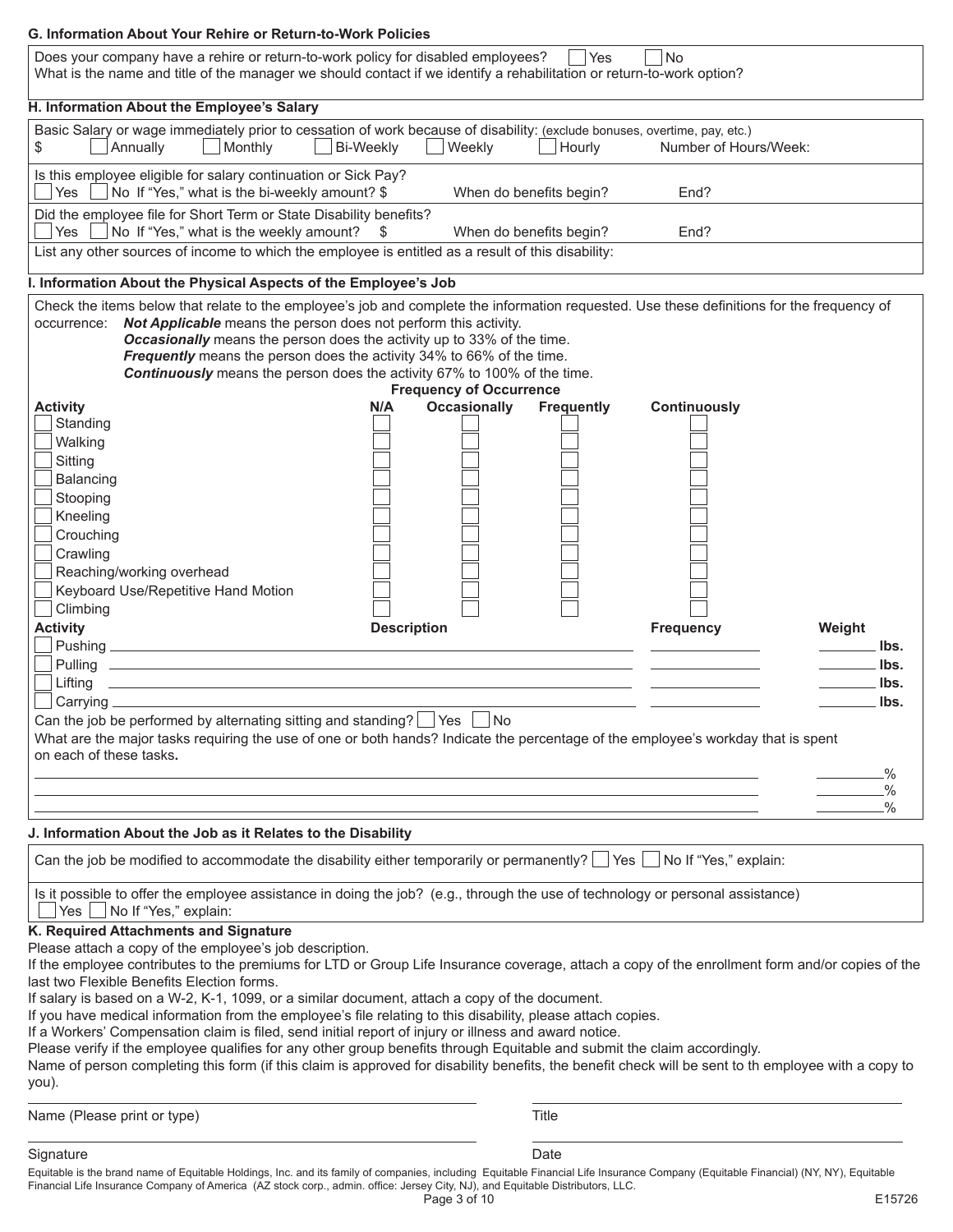## **Equitable Financial Life Insurance Company Equitable Financial Life Insurance Company of America\* APPLICATION FOR LONG TERM DISABILITY INCOME BENEFITS**

# **Section II - Employee's Statement**

| To be completed by the Employee (BE SURE TO ANSWER ALL QUESTIONS - FAILURE TO DO SO MAY DELAY YOUR CLAIM) |  |
|-----------------------------------------------------------------------------------------------------------|--|
| A. Information about you                                                                                  |  |

| Last Name:                                                                                                                       | First Name:                                                                                                                                                                    | Middle Initial:                                                                                                                                                                                                         | Date of Birth:         | Social Security Number: |  |  |  |  |  |
|----------------------------------------------------------------------------------------------------------------------------------|--------------------------------------------------------------------------------------------------------------------------------------------------------------------------------|-------------------------------------------------------------------------------------------------------------------------------------------------------------------------------------------------------------------------|------------------------|-------------------------|--|--|--|--|--|
| Address: (Street, City, State & Zip Code)<br>Gender:<br>Male<br>Female                                                           |                                                                                                                                                                                |                                                                                                                                                                                                                         |                        |                         |  |  |  |  |  |
|                                                                                                                                  | E-Mail Address: (E-Mail is used to provide Equitable At Work registrations and important status updates.)                                                                      |                                                                                                                                                                                                                         |                        |                         |  |  |  |  |  |
| Personal Cell Telephone Number: (                                                                                                |                                                                                                                                                                                | Alternate Telephone Number: ()                                                                                                                                                                                          |                        |                         |  |  |  |  |  |
| Marital Status: Single                                                                                                           | Married<br><b>Divorced</b>                                                                                                                                                     | Widowed<br>Occupation:                                                                                                                                                                                                  |                        |                         |  |  |  |  |  |
|                                                                                                                                  | Your employer: (include division, if applicable)                                                                                                                               |                                                                                                                                                                                                                         |                        |                         |  |  |  |  |  |
|                                                                                                                                  |                                                                                                                                                                                | When your disability began, did you have more than one employer (includes self-employment)?<br>provide the name, address and phone number of that employer. Indicate the dates when you worked (or were self-employed). | Yes                    | No If "Yes," please     |  |  |  |  |  |
| HS/GED<br>Other                                                                                                                  | Please indicate the extent of your formal education: (Check one)<br>Trade School/Certification Program<br>List all licenses, certifications, majors                            | AA/AS<br><b>BA/BS</b><br><b>Masters</b>                                                                                                                                                                                 | Doctorate              | Some college            |  |  |  |  |  |
| Have you ever served in the military?                                                                                            | l Yes                                                                                                                                                                          | l No                                                                                                                                                                                                                    |                        |                         |  |  |  |  |  |
|                                                                                                                                  |                                                                                                                                                                                | Briefly describe your past work experience for the last 20 years. (Begin with your most recent job.)                                                                                                                    |                        |                         |  |  |  |  |  |
| <b>Dates Employed</b>                                                                                                            | <b>Employer</b>                                                                                                                                                                | <b>Job Title</b>                                                                                                                                                                                                        | <b>Describe Duties</b> |                         |  |  |  |  |  |
|                                                                                                                                  |                                                                                                                                                                                |                                                                                                                                                                                                                         |                        |                         |  |  |  |  |  |
|                                                                                                                                  |                                                                                                                                                                                |                                                                                                                                                                                                                         |                        |                         |  |  |  |  |  |
| Now, or at some time in the future, would you be interested in seeking rehabilitation to some other kind of work?<br>l No<br>Yes |                                                                                                                                                                                |                                                                                                                                                                                                                         |                        |                         |  |  |  |  |  |
|                                                                                                                                  | Have you contacted your State Department of Vocational Rehabilitation?   Yes<br>If "Yes," please include the name,<br>l INo<br>address and telephone number of your counselor. |                                                                                                                                                                                                                         |                        |                         |  |  |  |  |  |

#### **B. Information About your Family** (required to determine your eligibility for Social Security Benefits)

| Legal Spouse's Name: (Last, First)                                                                                                                             |                                 |                                                                          |                         |  |  |  |  |
|----------------------------------------------------------------------------------------------------------------------------------------------------------------|---------------------------------|--------------------------------------------------------------------------|-------------------------|--|--|--|--|
| Legal Spouse's Social Security Number:                                                                                                                         | Date of Birth: (Month/Day/Year) | Is your legal spouse employed?<br>Yes<br>  No                            | Retired?<br> Yes<br>No. |  |  |  |  |
| Do you have any children under Age 19?                                                                                                                         | $\bigcap$ Yes<br>No             | If "Yes," please provide the information requested below for each child. |                         |  |  |  |  |
| Name:                                                                                                                                                          | Date of Birth:                  | Social Security Number:                                                  |                         |  |  |  |  |
| Name:                                                                                                                                                          | Date of Birth:                  | Social Security Number:                                                  |                         |  |  |  |  |
| Name:                                                                                                                                                          | Date of Birth:                  | Social Security Number:                                                  |                         |  |  |  |  |
| If "Yes," please provide the information requested<br>Do you have any children with disabilities (regardless of age)?<br>Yes<br>l INo<br>below for each child. |                                 |                                                                          |                         |  |  |  |  |
| Name:                                                                                                                                                          | Date of Birth:                  | Social Security Number:                                                  |                         |  |  |  |  |
| Name:                                                                                                                                                          | Date of Birth:                  | Social Security Number:                                                  |                         |  |  |  |  |
| C. Information About the Condition Causing Your Disability<br>1a. For illness, answer the following questions:                                                 |                                 |                                                                          |                         |  |  |  |  |
| What were your first symptoms?                                                                                                                                 |                                 |                                                                          |                         |  |  |  |  |

| When did you first notice them? | Have you had this illness before? | <b>Yes</b> | l No | If so, when? |
|---------------------------------|-----------------------------------|------------|------|--------------|
|                                 |                                   |            |      |              |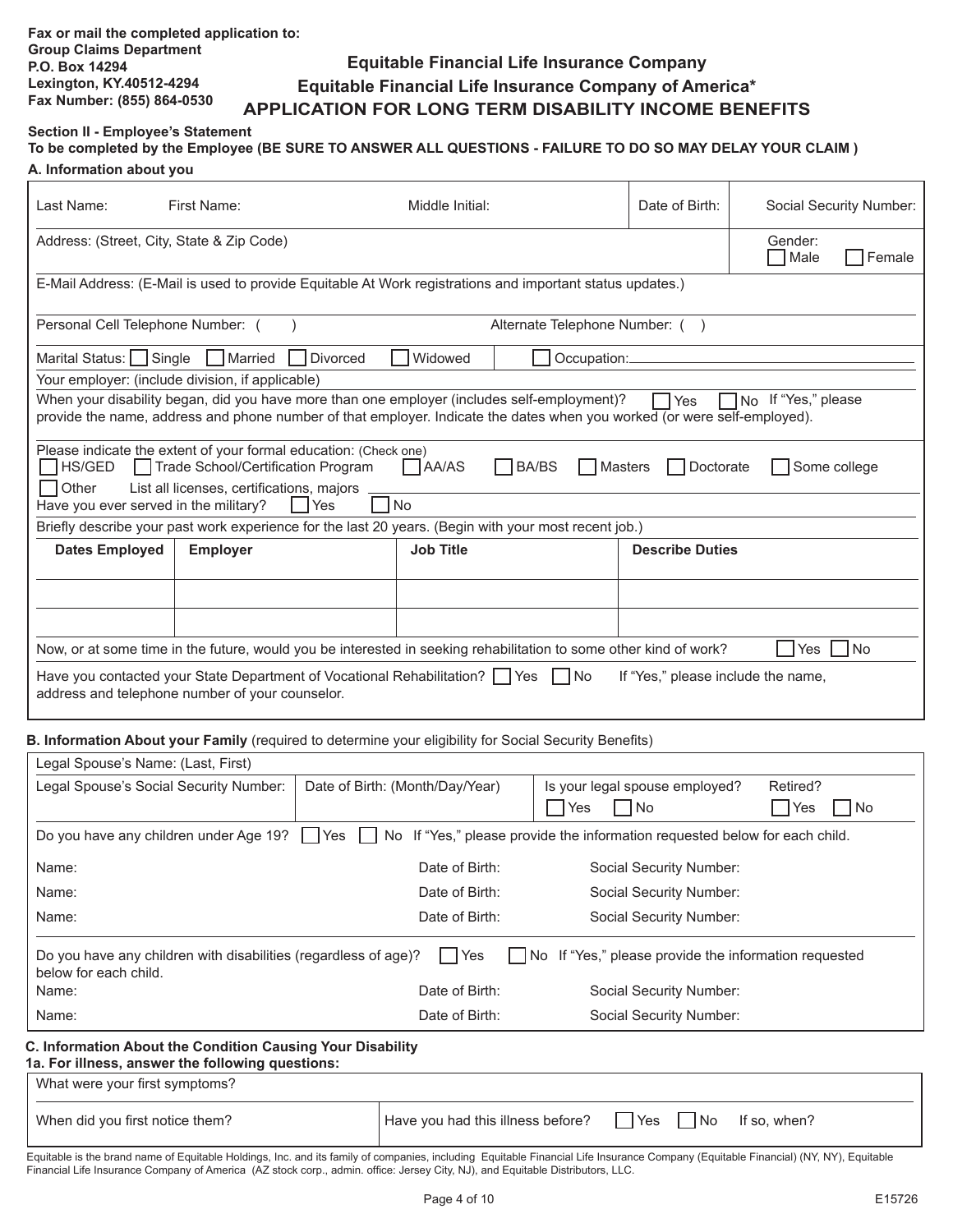### **C. Information About the Condition Causing Your Disability (cont'd...)**

| 1b. Next to any Activity of Daily Living (ADL), please place the number shown next to the statement that most accurately reflects your<br>ability/inability to perform each: $1 = 1$ can perform this activity independently; $2 = 1$ can perform this activity with the use of equipment<br>or adaptive devices; $3 = 1$ cannot perform this activity.                                                                                                                                                                   |                       |                                                                                |                             |  |  |  |  |
|---------------------------------------------------------------------------------------------------------------------------------------------------------------------------------------------------------------------------------------------------------------------------------------------------------------------------------------------------------------------------------------------------------------------------------------------------------------------------------------------------------------------------|-----------------------|--------------------------------------------------------------------------------|-----------------------------|--|--|--|--|
| Bathe (tub, shower, or sponge)<br>Transfer from Bed to Chair<br>$(\Box)$<br>$(\Box)$<br>Voluntary bladder and bowel control or ability to maintain a reasonable level of personal hygiene.<br><b>Dress</b><br>$\Box$<br>$( \Box )$<br>Toilet<br>Feed yourself with food that has been prepared and made available to you.<br>$(\Box)$<br>$( \Box )$<br>If you indicated (3) for any of the above activities, please describe the impairment and restrictions to your functionality that preclude you from performing this |                       |                                                                                |                             |  |  |  |  |
| activity.                                                                                                                                                                                                                                                                                                                                                                                                                                                                                                                 |                       | Height: _______                                                                | _Weight: _                  |  |  |  |  |
| Have you suffered a severe Cognitive Impairment that renders you unable to perform common tasks, such as using the phone, money                                                                                                                                                                                                                                                                                                                                                                                           |                       |                                                                                |                             |  |  |  |  |
| management, or medication management?                                                                                                                                                                                                                                                                                                                                                                                                                                                                                     | <b>P</b> Yes          | No If "Yes," describe:                                                         |                             |  |  |  |  |
| 2. For an injury, answer the following questions:                                                                                                                                                                                                                                                                                                                                                                                                                                                                         |                       |                                                                                |                             |  |  |  |  |
| When, where and how did the injury occur?                                                                                                                                                                                                                                                                                                                                                                                                                                                                                 |                       |                                                                                |                             |  |  |  |  |
| 3. For Illness, Injury or Pregnancy, answer the following questions:                                                                                                                                                                                                                                                                                                                                                                                                                                                      |                       |                                                                                |                             |  |  |  |  |
| Date you were first treated by a physician?                                                                                                                                                                                                                                                                                                                                                                                                                                                                               | Name of Physician:    |                                                                                |                             |  |  |  |  |
| (Month/Day/Year)                                                                                                                                                                                                                                                                                                                                                                                                                                                                                                          | Address of Physician: |                                                                                |                             |  |  |  |  |
| Before you stopped working, did your condition require you to change your job, or the way you did your job?<br>If "Yes," explain:                                                                                                                                                                                                                                                                                                                                                                                         |                       |                                                                                | No<br>Yes                   |  |  |  |  |
| What aspect of your condition made you unable to work?                                                                                                                                                                                                                                                                                                                                                                                                                                                                    |                       |                                                                                |                             |  |  |  |  |
| Is your condition related to work activities or your workplace?                                                                                                                                                                                                                                                                                                                                                                                                                                                           |                       | No If "Yes," explain:<br>Yes                                                   |                             |  |  |  |  |
| Have you filed, or do you intend to file a Workers' Compensation claim due to your condition?                                                                                                                                                                                                                                                                                                                                                                                                                             |                       | Yes                                                                            | <b>No</b>                   |  |  |  |  |
| D. Information About the Disability                                                                                                                                                                                                                                                                                                                                                                                                                                                                                       |                       |                                                                                |                             |  |  |  |  |
| Last day you worked before the disability:                                                                                                                                                                                                                                                                                                                                                                                                                                                                                | (Month/Day/Year)      |                                                                                |                             |  |  |  |  |
| Did you work a full day? $\Box$ Yes $\Box$ No If "No," explain.                                                                                                                                                                                                                                                                                                                                                                                                                                                           |                       |                                                                                |                             |  |  |  |  |
| Since that date, have you done any work?<br>earned.                                                                                                                                                                                                                                                                                                                                                                                                                                                                       |                       | ∐Yes   No If "Yes," please indicate dates worked, name of employer, and amount |                             |  |  |  |  |
| Date you were first unable to work:                                                                                                                                                                                                                                                                                                                                                                                                                                                                                       | (Month/Day/Year)      |                                                                                |                             |  |  |  |  |
| If you have not returned to work, do you expect to? $\Box$ Yes                                                                                                                                                                                                                                                                                                                                                                                                                                                            | No                    | Part time<br>(date)                                                            | Full time<br>(date)         |  |  |  |  |
| <b>E. Information About Physicians and Hospitals</b><br>First medical attention for the current disability was given by (complete below)                                                                                                                                                                                                                                                                                                                                                                                  |                       |                                                                                |                             |  |  |  |  |
| Doctor's Name:                                                                                                                                                                                                                                                                                                                                                                                                                                                                                                            |                       | Telephone: (<br>$\lambda$<br>Fax: (                                            | Specialty:                  |  |  |  |  |
| Address: (Street, City, State & Zip)                                                                                                                                                                                                                                                                                                                                                                                                                                                                                      |                       |                                                                                | Dates seen:<br>to           |  |  |  |  |
| List all Physicians and Hospitals you have seen for condition                                                                                                                                                                                                                                                                                                                                                                                                                                                             |                       | (attach separate sheet, if needed)                                             |                             |  |  |  |  |
| Doctor's Name:                                                                                                                                                                                                                                                                                                                                                                                                                                                                                                            |                       | Telephone: (<br>Fax: (                                                         | Specialty:                  |  |  |  |  |
| Address: (Street, City, State & Zip)                                                                                                                                                                                                                                                                                                                                                                                                                                                                                      |                       |                                                                                | Dates seen:<br>to           |  |  |  |  |
| Hospital:                                                                                                                                                                                                                                                                                                                                                                                                                                                                                                                 |                       |                                                                                |                             |  |  |  |  |
| Address: (Street, City, State & Zip)                                                                                                                                                                                                                                                                                                                                                                                                                                                                                      |                       |                                                                                | Dates of Confinement:<br>to |  |  |  |  |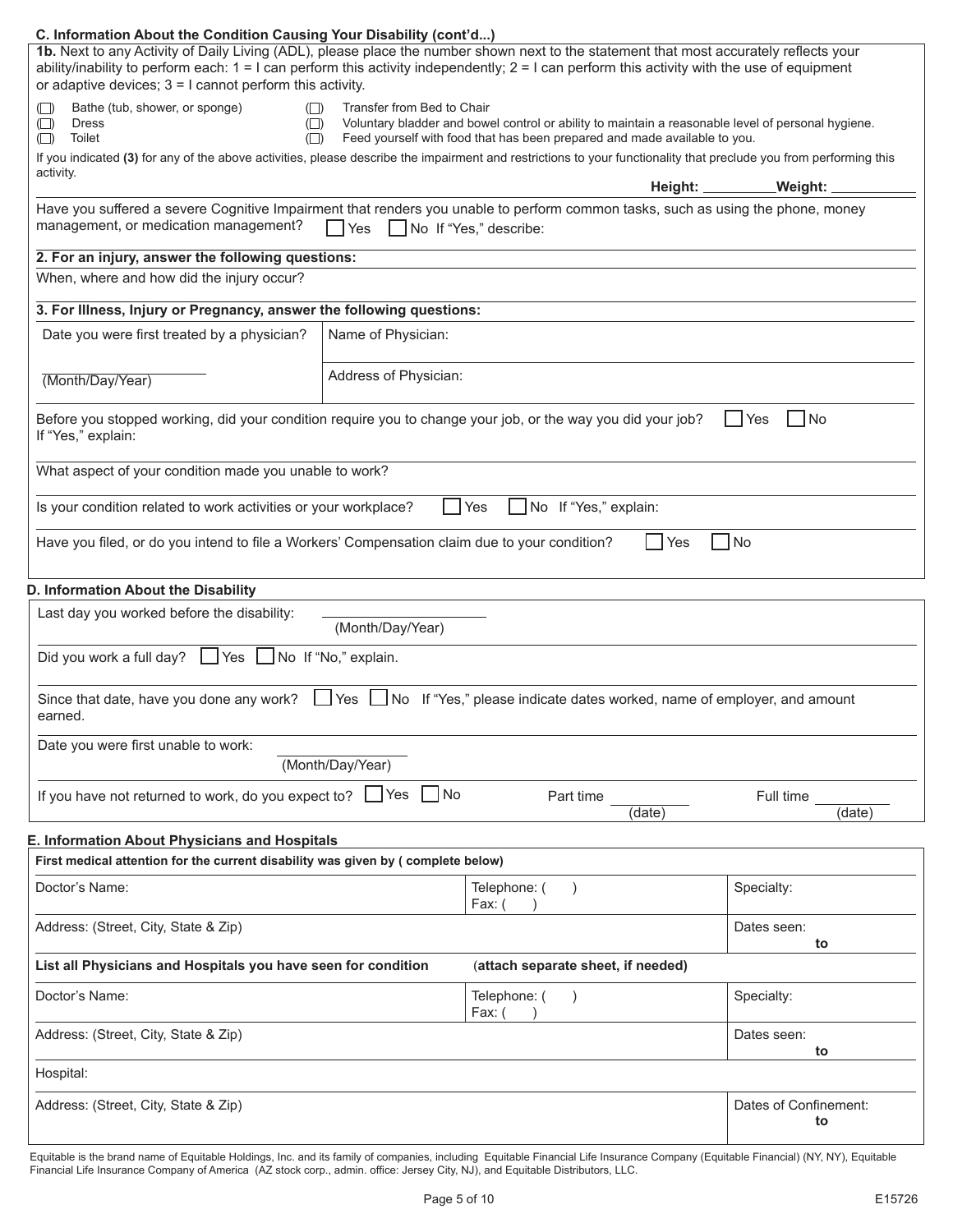# **Equitable Financial Life Insurance Company / Equitable Financial Life Insurance Company of America\* APPLICATION FOR LONG TERM DISABILITY INCOME BENEFITS**

| <b>Yes</b><br>l No<br>Have you consulted any other physicians or been hospitalized in the past three years?<br>If "Yes," complete the following concerning your past treatment (attach separate sheet, if needed) |                       |                            |  |  |  |  |  |
|-------------------------------------------------------------------------------------------------------------------------------------------------------------------------------------------------------------------|-----------------------|----------------------------|--|--|--|--|--|
| Doctor's Name                                                                                                                                                                                                     | Telephone (<br>Fax: ( | Specialty                  |  |  |  |  |  |
| Address (Street, City, State, Zip)                                                                                                                                                                                | Dates seen<br>to      |                            |  |  |  |  |  |
| Hospital                                                                                                                                                                                                          |                       |                            |  |  |  |  |  |
| Address (Street, City, State, Zip)                                                                                                                                                                                |                       | Dates of Confinement<br>to |  |  |  |  |  |

#### **F. Other Income**

**E. Information About Physicians and Hospitals (Cont...)**

| Check the other income benefits you have received/are receiving, or are eligible to receive during your disability (complete the information requested). |  |                                                                                                                                                                                                                                                                                                                                                                                                                                 |                                                                                                                                                                                                                                                                                                                                    |                     |                            |  |  |
|----------------------------------------------------------------------------------------------------------------------------------------------------------|--|---------------------------------------------------------------------------------------------------------------------------------------------------------------------------------------------------------------------------------------------------------------------------------------------------------------------------------------------------------------------------------------------------------------------------------|------------------------------------------------------------------------------------------------------------------------------------------------------------------------------------------------------------------------------------------------------------------------------------------------------------------------------------|---------------------|----------------------------|--|--|
| <b>Source of Income</b>                                                                                                                                  |  | Amount (week /month)                                                                                                                                                                                                                                                                                                                                                                                                            | Date Claim was filed                                                                                                                                                                                                                                                                                                               | Date Payments began | <b>Date Payments ended</b> |  |  |
| Social Security/Retirement                                                                                                                               |  | $\overline{1}$                                                                                                                                                                                                                                                                                                                                                                                                                  | <u> 1990 - Jan Alexandri, politik eta politik eta politik eta politik eta politik eta politik eta politik eta po</u>                                                                                                                                                                                                               |                     |                            |  |  |
| Social Security/Disability                                                                                                                               |  | $\frac{1}{2}$ $\frac{1}{2}$ $\frac{1}{2}$ $\frac{1}{2}$ $\frac{1}{2}$ $\frac{1}{2}$ $\frac{1}{2}$ $\frac{1}{2}$ $\frac{1}{2}$ $\frac{1}{2}$ $\frac{1}{2}$ $\frac{1}{2}$ $\frac{1}{2}$ $\frac{1}{2}$ $\frac{1}{2}$ $\frac{1}{2}$ $\frac{1}{2}$ $\frac{1}{2}$ $\frac{1}{2}$ $\frac{1}{2}$ $\frac{1}{2}$ $\frac{1}{2}$                                                                                                             | <u> La Carlo de la Carlo de la Carlo de la Carlo de la Carlo de la Carlo de la Carlo de la Carlo de la Carlo de l</u>                                                                                                                                                                                                              |                     |                            |  |  |
| Sick Pay or Salary Continuation                                                                                                                          |  | $\frac{1}{\sqrt{1-\frac{1}{2}}}\frac{1}{\sqrt{1-\frac{1}{2}}}\frac{1}{\sqrt{1-\frac{1}{2}}}\frac{1}{\sqrt{1-\frac{1}{2}}}\frac{1}{\sqrt{1-\frac{1}{2}}}\frac{1}{\sqrt{1-\frac{1}{2}}}\frac{1}{\sqrt{1-\frac{1}{2}}}\frac{1}{\sqrt{1-\frac{1}{2}}}\frac{1}{\sqrt{1-\frac{1}{2}}}\frac{1}{\sqrt{1-\frac{1}{2}}}\frac{1}{\sqrt{1-\frac{1}{2}}}\frac{1}{\sqrt{1-\frac{1}{2}}}\frac{1}{\sqrt{1-\frac{1}{2}}}\frac{1}{\sqrt{1-\frac{$ | the contract of the contract of the contract of the contract of the contract of                                                                                                                                                                                                                                                    |                     |                            |  |  |
| Income from Work                                                                                                                                         |  |                                                                                                                                                                                                                                                                                                                                                                                                                                 | the control of the control of the control of                                                                                                                                                                                                                                                                                       |                     |                            |  |  |
| Workers' Compensation                                                                                                                                    |  |                                                                                                                                                                                                                                                                                                                                                                                                                                 | the contract of the contract of the contract of the contract of the contract of                                                                                                                                                                                                                                                    |                     |                            |  |  |
| <b>State Disability</b>                                                                                                                                  |  |                                                                                                                                                                                                                                                                                                                                                                                                                                 | the company of the company of the company of the company of                                                                                                                                                                                                                                                                        |                     |                            |  |  |
| Pension/Retirement                                                                                                                                       |  |                                                                                                                                                                                                                                                                                                                                                                                                                                 |                                                                                                                                                                                                                                                                                                                                    |                     |                            |  |  |
| Pension/Disability                                                                                                                                       |  |                                                                                                                                                                                                                                                                                                                                                                                                                                 |                                                                                                                                                                                                                                                                                                                                    |                     |                            |  |  |
| <b>Short Term Disability</b>                                                                                                                             |  |                                                                                                                                                                                                                                                                                                                                                                                                                                 | $\frac{1}{2}$ $\frac{1}{2}$ $\frac{1}{2}$ $\frac{1}{2}$ $\frac{1}{2}$ $\frac{1}{2}$ $\frac{1}{2}$ $\frac{1}{2}$ $\frac{1}{2}$ $\frac{1}{2}$ $\frac{1}{2}$ $\frac{1}{2}$ $\frac{1}{2}$ $\frac{1}{2}$ $\frac{1}{2}$ $\frac{1}{2}$ $\frac{1}{2}$ $\frac{1}{2}$ $\frac{1}{2}$ $\frac{1}{2}$ $\frac{1}{2}$ $\frac{1}{2}$                |                     |                            |  |  |
| Unemployment                                                                                                                                             |  |                                                                                                                                                                                                                                                                                                                                                                                                                                 |                                                                                                                                                                                                                                                                                                                                    |                     |                            |  |  |
| No-Fault Insurance                                                                                                                                       |  |                                                                                                                                                                                                                                                                                                                                                                                                                                 | $\overline{1}$ and $\overline{1}$ and $\overline{1}$ and $\overline{1}$ and $\overline{1}$ and $\overline{1}$ and $\overline{1}$ and $\overline{1}$ and $\overline{1}$ and $\overline{1}$ and $\overline{1}$ and $\overline{1}$ and $\overline{1}$ and $\overline{1}$ and $\overline{1}$ and $\overline{1}$ and $\overline{1}$ and |                     |                            |  |  |
| Other (include individual, Group,<br>or Veteran's Benefits)                                                                                              |  | $\sim$ $\sim$ $\sim$ $\sim$                                                                                                                                                                                                                                                                                                                                                                                                     |                                                                                                                                                                                                                                                                                                                                    |                     |                            |  |  |

#### **G. Information about Tax Withholding**

Federal law requires us to withhold federal income tax from your check if you request us to do so. We are also required to send a report to your employer at the end of each calendar year showing your name, total amount of benefits paid to you, total amount withheld, if any, and your social security number. If you want us to withhold tax, please indicate on the line below the dollar amount to be withheld per benefit check. Whole dollars only (minimum is \$88.00 per month): \$ .00. **IMPORTANT:** If you pay the entire cost of the LTD premium, but on a Post-tax basis per Section I, Part D of the Employer's Statement, you will not be able to request any federal income tax withholding from your check. Puerto Rico residents may not request withholding.

**Note to residents of Iowa and the District of Columbia**: Should you choose federal income tax withholding, your state requires us to withhold state income tax. We must withhold at a state mandated rate (which may be higher than your normal rate) until we receive a signed state Tax Withholding Certificate from you. Please contact your employer or state Tax Department to obtain the proper withholding form.

**Note to residents of Nebraska, Rhode Island and South Carolina**: Should you choose federal income tax withholding, your state requires us to withhold state income tax. We must withhold at a state mandated rate (which may be higher than your normal rate) until we receive a signed federal Form W-4, Employee's Withholding Allowance Certificate, from you. You may go to www.irs.gov to obtain the proper withholding form.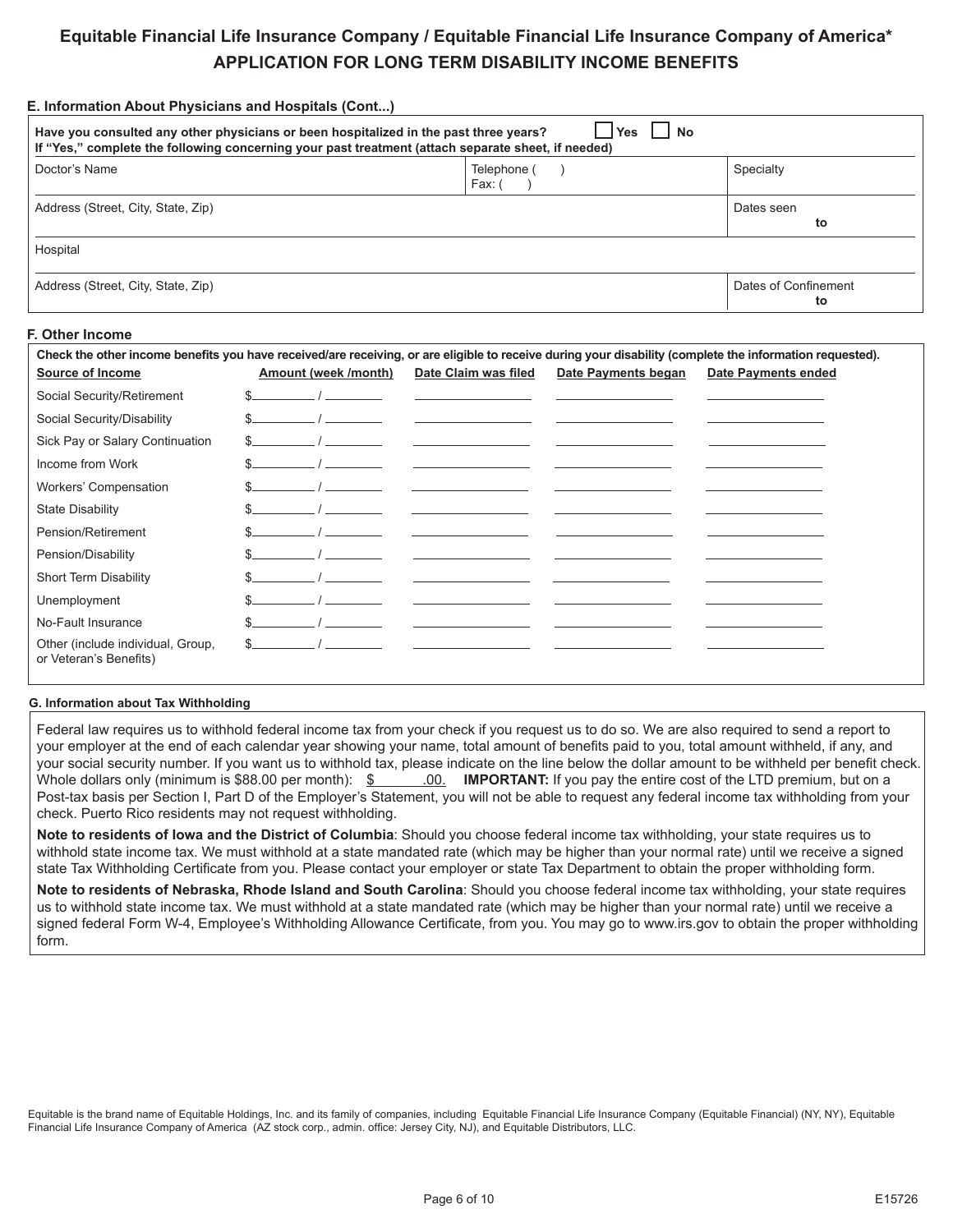#### **Section III**

#### **AUTHORIZATION TO OBTAIN AND DISCLOSE INFORMATION**

**To:** Any health care provider, pharmaceutical provider, pharmacy benefits manager, employer, benefit plan, insurer, service provider, financial institution, educational institution, or Federal, State, or Local Government Agency, including the Social Security Administration and Veterans Administration. **I AUTHORIZE** you to disclose to Equitable complete copy of, and to communicate telephonically or electronically with Equitable's representatives about, any and all of the following personal, private, or privileged information, records, or documents relative to

Insured's Name (*Please print*) Date of Birth Last 4 Digits of Social Security Number

Any and all medical information or records, including medical histories, physical, mental, or diagnostic examinations, pharmaceutical records, and treatment notes, and including information regarding HIV/AIDS, communicable diseases, alcohol or drug abuse, and mental health; work and performance information and history, including job duties and earnings; information on any insurance coverage and claims filed, including all records and information related to such coverage and claims; financial information, including pension benefits and bank records; business transaction billing and payment records; academic transcripts; and any and all information concerning Social Security benefits, including monthly benefit amounts, monthly payment amounts, entitlement dates, and information from my Master Beneficiary Record. The information obtained by use of this Authorization will be used by Equitable (including subsidiaries and affiliates) for the purpose of evaluating and administering my claim(s) for benefit s and/or leave request and/or request for accommodation. Such information shall be referred to herein collectively as "My Information." I understand I have the right to revoke this Authorization for future disclosures, except to the extent action has been taken in reliance upon this Authorization. I must revoke this Authorization in writing directly to Equitable.

**I UNDERSTAND** that once My Information has been disclosed to Equitable as permitted under this Authorization, it may be re-disclosed by Equitable as permitted by law or my further authorization. I authorize Equitable to use or disclose My Information (i) to my employer for a) functions related to accommodating my restrictions/limitations, including in accordance with law; b) responding to claims related to accommodation or adverse or discriminatory treatment related to my claim or condition; c) responding to complaints by me or my representative relating to benefits or leave or accommodation; d) responding to any litigation, agency or regulatory proceeding, or lawful subpoena (including regarding employment claims); e) federal, state, or other leave administration; f) fulfilling fiduciary obligations under my benefit plan; or (g) claim or other audits or reviews; (ii) to the administrator or other service providers, including health and wellness vendors, of my employer's benefit plan(s) and/or programs, including leave management, for plan, benefit, or program related functions or data aggregation and analysis; (iii) to any electronic claim systems or programs or third party vendors used for claims administration or processing or to any insurance broker to carry out functions related to my benefit plan or claim; (iv) to any health care professional who has treated or evaluated me or who may do so; (y) to other persons or entities performing business, medical, or legal services related to my claim; (vi) for other insurance or reinsurance purposes, including workers' compensation insurance, Social Security Disability insurance, or subrogation or reimbursement purposes; (vii) as may be lawfully required; (viii) as may be reasonably necessary to protect the personal safety of others; (ix) as may be reasonably necessary to respond to regulatory complaints; and (x) as may be reasonably necessary to prevent or detect perpetration of a fraud.

**I ALSO UNDERSTAND** that information disclosed pursuant to this Authorization may be subject to re-disclosure by the recipient. I understand that I have the right to revoke this Authorization for future disclosures Equitable may make, unless Equitable has taken action in reliance upon this Authorization. I must revoke this Authorization in writing directly to Equitable. I understand that my medical treatment or payment for medical benefits cannot be conditioned on my allowing Equitable to re-disclose My Information. The authorizations set forth herein expire two years from the date listed below, or upon my revocation, if earlier, but will not exceed the term of my coverage under the policy(ies) or benefit plan or program, except as may be reasonably necessary to prevent or detect perpetration of a fraud, respond to regulatory complaints, or protect the personal safety of others. I understand that I am entitled to receive a copy of this Authorization upon request. A photocopy or facsimile of this Authorization shall be as valid as the original. If there is a conflict between a prior request for restriction on the disclosure of My Information and this Authorization, this Authorization will control.

Signature of Insured or  $\qquad \qquad$  Date (Valid for 2 years) Relationship to Insured Authorized Representative *(if signed by Authorized Representative)*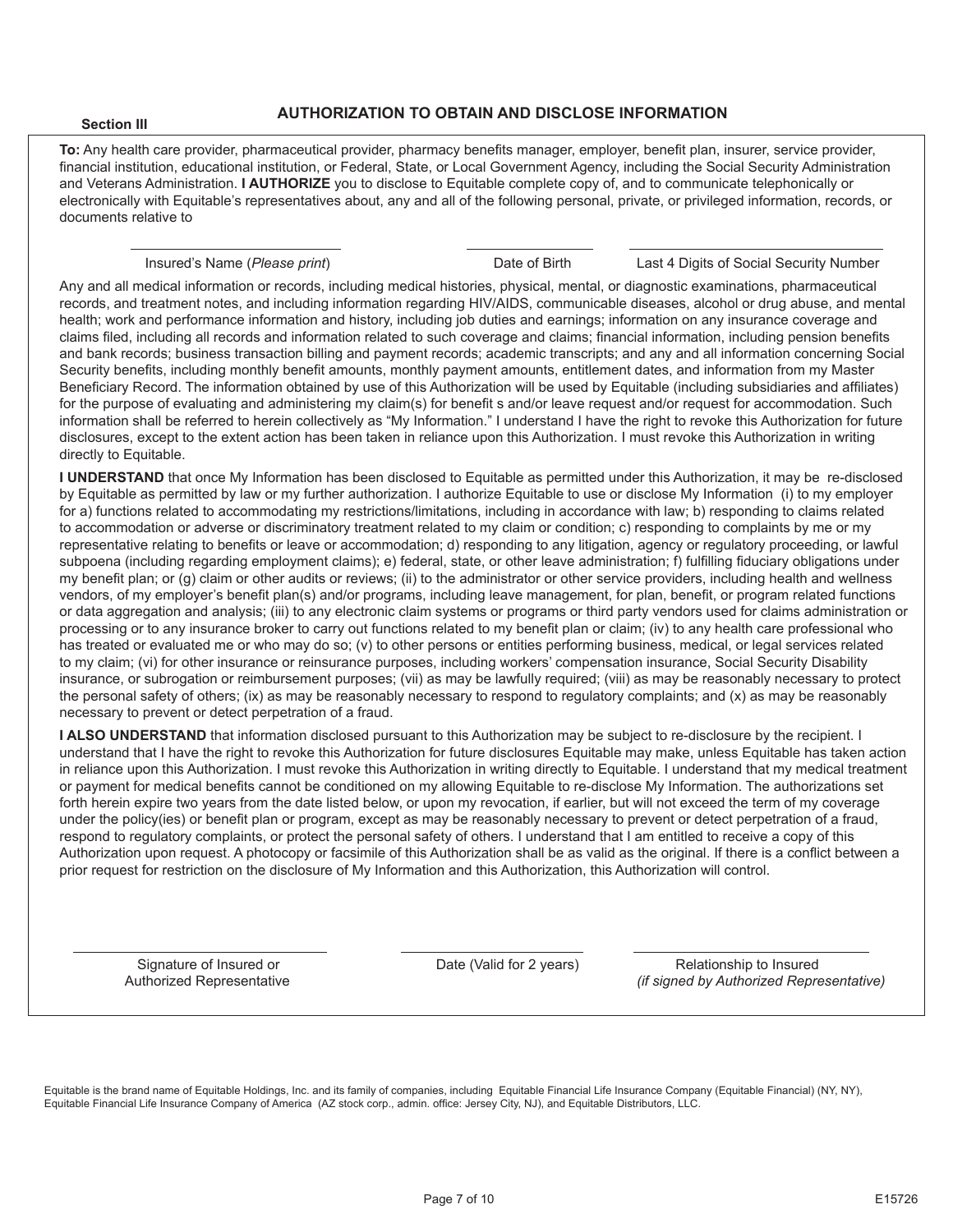### **F. State Fraud Warnings**

By signing below, I affirm that I have read the appropriate State Fraud Warning for my state of residence and that I provided my correct Taxpayer Identification or Social Security Number on page 2. (**New York State Residents need to also sign the New York State Fraud Warning on page 4.**) If the Taxpayer Identification or Social Security Number is not supplied, the interest may be subject to federal and state withholding. Under the penalties of perjury, I certify that the information supplied on this form is true and complete, that I am not subject to backup withholding either because I have not been notified by the IRS that I am subject to backup withholding as a result of failure to report all interest or dividends, or because the IRS has notified me that I am no longer subject to backup withholding and that I am a U.S. Person. **The Internal Revenue Service does not require your consent to any provision of this document other than the certifications required to avoid backup withholding.**

#### **New York Fraud Warning**:

"Any person who knowingly and with intent to defraud any insurance company or other person files an application for insurance or statement of claim containing any materially false information, or conceals for the purpose of misleading, information concerning any fact material thereto, commits a fraudulent insurance act, which is a crime and shall also be subject to a civil penalty not to exceed five thousand dollars and the stated value of the claim for each such violation."

**NY STATE RESIDENTS READ AND SIGN ONLY:** I have read and understood the New York State Fraud Warning. **Signature:**

#### Signature **Current Date (mm/dd/yyyy)**

**Alabama, Arkansas, Louisiana, Maryland, New Mexico, Rhode Island, Texas, West Virginia**: Any person who knowingly or willfully presents a false or fraudulent claim for payment of a loss or benefit or knowingly or willfully presents false information in an application for insurance is guilty of a crime and may be subject to civil and criminal penalties, including fines and confinement in prison. **Alaska and New Hampshire:** Any person who, with a purpose to injure, defraud or deceive any insurance company, files a statement of claim containing any false, incomplete or misleading information is subject to prosecution and punishment for insurance fraud, as provided under state law.

**Arizona**: For your protection, Arizona law requires the following statement to appear on this form. Any person who knowingly presents a false or fraudulent claim for payment of a loss is subject to criminal and civil penalties.

**California**: For your protection, California law requires the following statement to appear on this form. Any person who knowingly presents a false or fraudulent claim for payment of a loss is guilty of a crime and may be subject to fines and confinement in state prison. **Colorado**: It is unlawful to knowingly provide false, incomplete, or misleading facts or information to an insurance company for the purpose of defrauding or attempting to defraud the company. Penalties may include imprisonment, fines, denial of insurance, and civil damages. Any insurance company or agent of an insurance company who knowingly provides false, incomplete, or misleading facts or information to a policyholder or claimant for the purpose of defrauding or attempting to defraud the policyholder or claimant with regard to a settlement or award payable from insurance proceeds shall be reported to the Colorado division of insurance within the department of regulatory agencies.

**Delaware, Florida, Idaho, Indiana, and Oklahoma**: Any person who knowingly, and with intent to injure, defraud or deceive any insurer, files a statement of claim containing any false, incomplete or misleading information is guilty of a felony.

**District of Columbia, Maine, Tennessee, Virginia and Washington**: WARNING: It is a crime to knowingly provide false, incomplete, or misleading information to an insurance company for the purpose of defrauding the company or any other person. Penalties may include imprisonment, fines or a denial of insurance benefits.

**Kentucky and Pennsylvania**: Any person who knowingly and with the intent to defraud any insurance company or other person files an application for insurance or statement of claim containing any materially false information, or conceals for the purpose of misleading, information concerning any fact material thereto, commits a fraudulent insurance act, which is a crime, and may be subject to criminal and civil penalties.

**Minnesota**: A person who files a claim with intent to defraud or helps commit a fraud against an insurer is guilty of a crime. **New Jersey**: Any person who knowingly files a statement of claim containing any false or misleading information is subject to criminal and civil penalties.

**Ohio:** Any person who, with intent to defraud or knowing that he is facilitating a fraud against an insurer, submits an application or files a claim containing a false or deceptive statement is guilty of insurance fraud.

**Oregon and All Other States**: Any person who, with intent to defraud or knowing that he is facilitating a fraud against an insurer, submits an application or files a claim containing a false or deceptive statement that is material to the interests of an insurer may be guilty of insurance fraud.

**Puerto Rico**: Any person who knowingly and with the intention of defrauding presents false information in an insurance application, or presents, helps, or causes the presentation of a fraudulent claim for the payment of a loss or any other benefit, or presents more than one claim for the same damage or loss, shall incur a felony and, upon conviction, shall be sanctioned for each violation with the penalty of a fine of not less than five thousand (5,000) dollars and not more than ten thousand (10,000) dollars, or a fixed term of imprisonment for three (3) years, or both penalties. Should aggravating circumstances be present, the penalty thus established may be increased to a maximum of five (5) years, if extenuating circumstances are present, it may be reduced to a minimum of two (2) years. The statements contained in this form are true and complete to the best of my knowledge and belief.

#### Signature Date

Electronic Funds Transfer (EFT) is our standard method of payment. When making our claim decision we may contact you to obtain your banking information.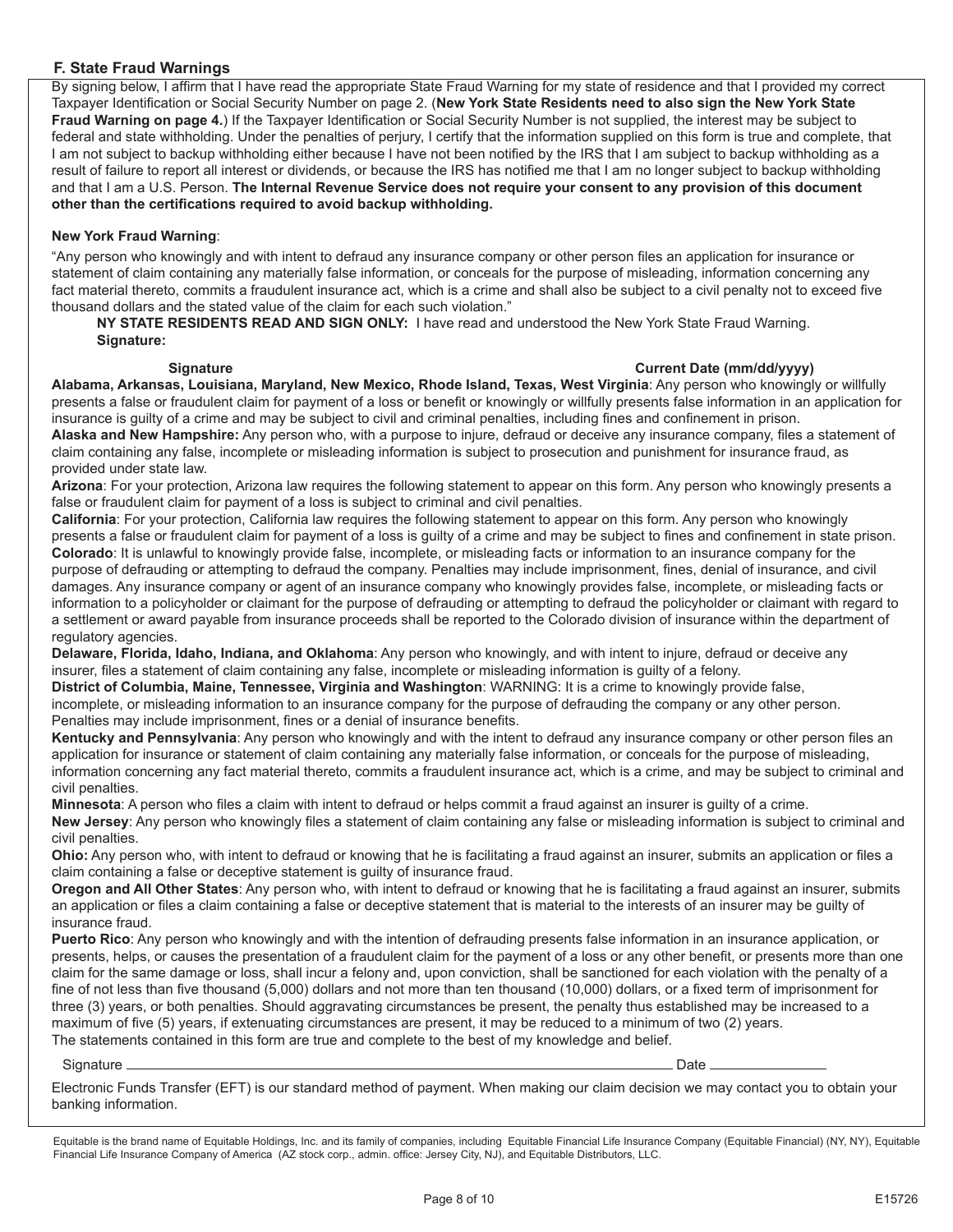### **Equitable Financial Life Insurance Company Equitable Financial Life Insurance Company of America\* ATTENDING PHYSICIAN'S STATEMENT OF FUNCTIONALITY**

#### **To be completed by the Employee**

| Patient Name:<br>Date of Birth:                                                                                                                                                                                                                         |                                                             |                                |                                 | Insured ID Number:            |  |  |  |  |  |
|---------------------------------------------------------------------------------------------------------------------------------------------------------------------------------------------------------------------------------------------------------|-------------------------------------------------------------|--------------------------------|---------------------------------|-------------------------------|--|--|--|--|--|
| Patient Address: (Street, City, State & Zip Code)                                                                                                                                                                                                       |                                                             |                                |                                 |                               |  |  |  |  |  |
| To be completed by the Attending Physician - Use current information from your patient's most recent office visit or<br>examination to complete this form. (The patient is responsible for the completion of this form without expense to the Company.) |                                                             |                                |                                 |                               |  |  |  |  |  |
| Patient's condition is the result of: Sickness                                                                                                                                                                                                          | Injury                                                      | Pregnancy                      |                                 |                               |  |  |  |  |  |
| If pregnancy, what is the expected date of delivery? Month                                                                                                                                                                                              | Day                                                         |                                | Year                            |                               |  |  |  |  |  |
| Is condition due to illness or an injury that is work related?                                                                                                                                                                                          | I Yes                                                       | $\Box$ No                      |                                 |                               |  |  |  |  |  |
| <b>DIAGNOSIS</b>                                                                                                                                                                                                                                        |                                                             |                                |                                 |                               |  |  |  |  |  |
| Primary diagnosis:                                                                                                                                                                                                                                      |                                                             |                                | ICD-9 Code:                     |                               |  |  |  |  |  |
| Secondary diagnoses:                                                                                                                                                                                                                                    |                                                             |                                | ICD-10 Code:                    |                               |  |  |  |  |  |
|                                                                                                                                                                                                                                                         |                                                             |                                | ICD-9 Code:                     |                               |  |  |  |  |  |
|                                                                                                                                                                                                                                                         |                                                             |                                | ICD-10 Code(s):                 |                               |  |  |  |  |  |
| Subjective symptoms:                                                                                                                                                                                                                                    |                                                             |                                |                                 |                               |  |  |  |  |  |
| Date BP taken:<br>Blood pressure:                                                                                                                                                                                                                       |                                                             |                                | Height:                         | Weight:                       |  |  |  |  |  |
|                                                                                                                                                                                                                                                         | Pertinent Test Results (list all results, or enclose test): |                                |                                 |                               |  |  |  |  |  |
| Test:                                                                                                                                                                                                                                                   | Date:                                                       |                                | Results:                        |                               |  |  |  |  |  |
| Test:                                                                                                                                                                                                                                                   | Date:                                                       |                                | Results:                        |                               |  |  |  |  |  |
| <b>Physical Examination Findings:</b>                                                                                                                                                                                                                   |                                                             |                                |                                 |                               |  |  |  |  |  |
| Current Medications, Dosage and Frequency:                                                                                                                                                                                                              |                                                             |                                |                                 |                               |  |  |  |  |  |
|                                                                                                                                                                                                                                                         |                                                             |                                |                                 |                               |  |  |  |  |  |
| <b>TREATMENTS</b>                                                                                                                                                                                                                                       |                                                             |                                |                                 |                               |  |  |  |  |  |
| Date your patient reported stopping work:                                                                                                                                                                                                               | Date of Disability:                                         |                                |                                 | Expected Return to Work Date: |  |  |  |  |  |
| Date you first treated this patient:                                                                                                                                                                                                                    | Date you first treated this patient for this condition:     |                                |                                 |                               |  |  |  |  |  |
| Date of reported onset of this condition:                                                                                                                                                                                                               | Date of most recent treatment:                              |                                |                                 |                               |  |  |  |  |  |
| How often has patient been seen/treated for this condition?                                                                                                                                                                                             |                                                             |                                |                                 | Date of next office visit:    |  |  |  |  |  |
| Has patient been referred to any other physician? $\Box$ Yes                                                                                                                                                                                            | No                                                          | If "Yes," Date(s) of Referral: |                                 |                               |  |  |  |  |  |
| Other Physician Name:                                                                                                                                                                                                                                   | Phone Number: (                                             |                                | Specialty:                      |                               |  |  |  |  |  |
| Other Physician Name:                                                                                                                                                                                                                                   | Phone Number: (                                             |                                | Specialty:                      |                               |  |  |  |  |  |
| Has surgery been performed? $\Box$<br>Yes   INo                                                                                                                                                                                                         | Is surgery planned? $\Box$ Yes $\Box$                       |                                | No.                             |                               |  |  |  |  |  |
| If "Yes," Date:<br>Procedure:                                                                                                                                                                                                                           |                                                             |                                | CPT Code:                       |                               |  |  |  |  |  |
| Was patient hospitalized for this condition? $\Box$ Yes $\Box$ No                                                                                                                                                                                       |                                                             |                                |                                 |                               |  |  |  |  |  |
| If "Yes," Name of Hospital:                                                                                                                                                                                                                             |                                                             |                                | Telephone Number of Hospital: ( |                               |  |  |  |  |  |
| Date(s) admitted:                                                                                                                                                                                                                                       | Date(s) Discharged:                                         |                                |                                 |                               |  |  |  |  |  |